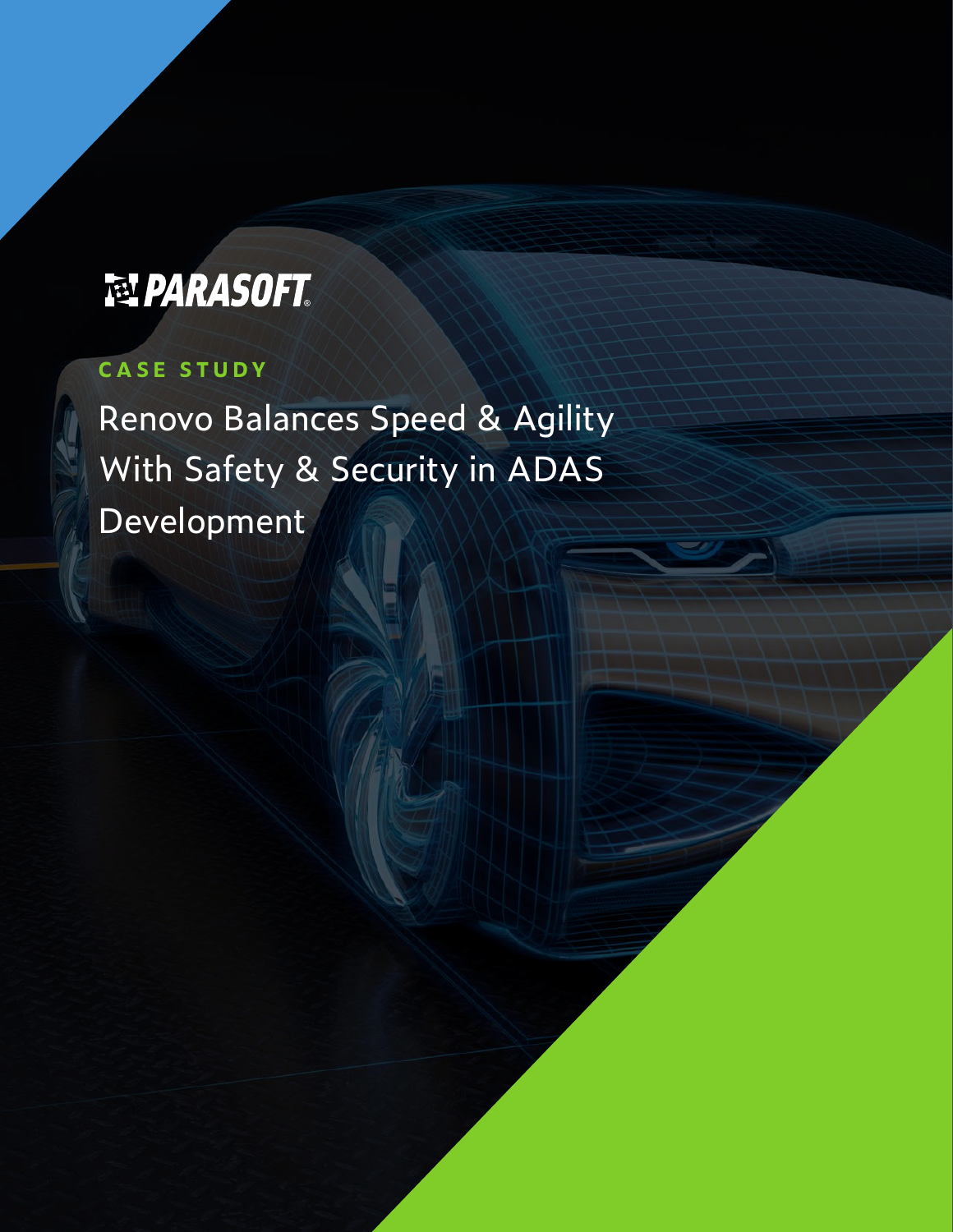## **OVERVIEW**

Renovo builds an edge-centric data management platform. It's the first automotive-grade platform used in the development of complex software stacks on board fully autonomous vehicles. The primary purpose at Renovo is to develop and deploy ADAS (advanced driver-assistance systems) at scale for customers and help them manage all their data. The company provides a turnkey solution that helps:

- » Accelerate development cycles.
- » Improve product performance.
- » Push through validation cycles and go all the way into production.
- » Reduce the operational cost.

Putting the latest software practices and processes to use, the Renovo platform is a key part of helping automakers build their own practices around modern processes.

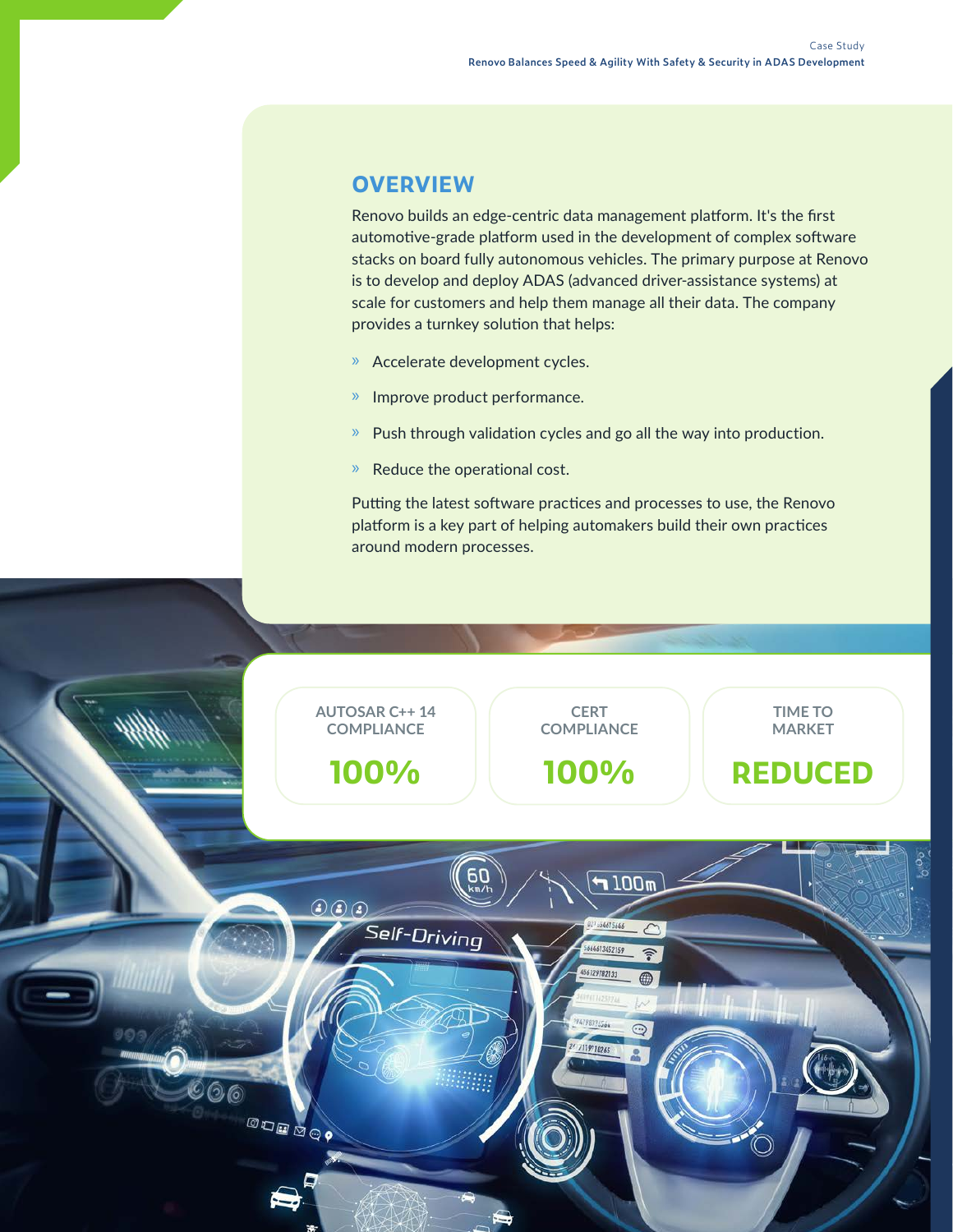

### **THE CHALLENGES**

The entire paradigm of the auto industry is shifting. This transformative evolution is forcing automakers to change from manufacturing metal to becoming technology companies. They're moving toward being valued as technology companies because software will account for 90% of future innovations in cars. With that, automakers must build processes that balance the ability to quickly develop software, deploy it, and get feedback with safety—all while delivering the features and the environment that customers value.

Having more and more software means more code that needs to be tested and meet process standards like ISO 26262. In fact, due to Renovo's platform requiring AUTOSAR C++ compliance, to easily obtain software safety certification for their AWare operating system software, Renovo evaluated all commercial static analysis compliance offerings. They sought a solution that could reduce time-to-market by quickly achieving compliance through detecting the following early in the software development life cycle (SDLC):

- » Bad coding practices
- » Vulnerabilities
- » Potential intrusions
- » Memory problems

Today, automakers are facing new technologies that pose software challenges. One example is autonomous driving and car networks communicating with other smart devices in smart cities where there's a need to relay official parking rules, speed limits, and other dynamic traffic variances including road closures, traffic jams, and diversions.

Another challenge is the need for fast and easy networked software updates that are imperative to maintain safety and security.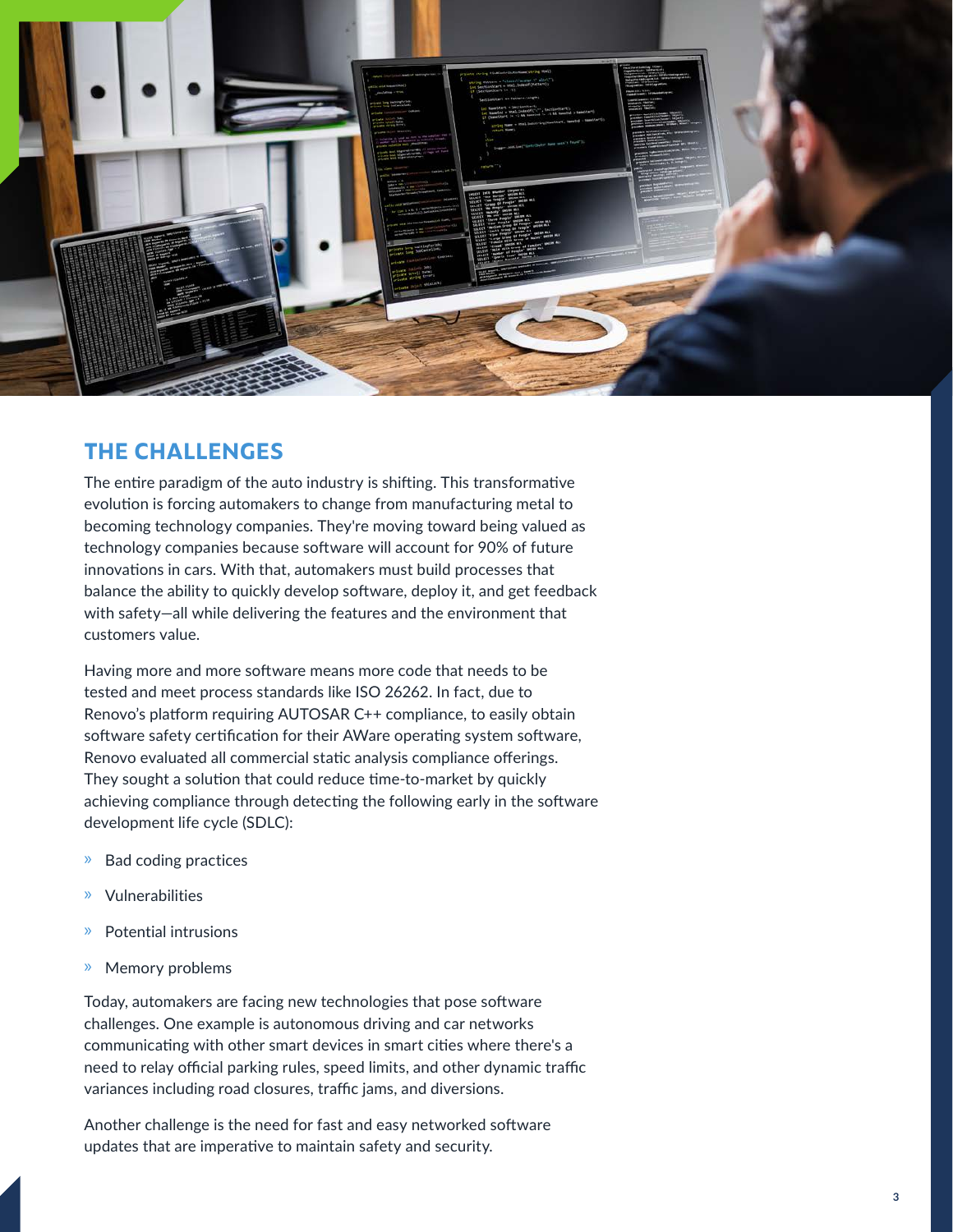## **THE APPROACH**

Data is critical as the automotive industry transforms from the transportation industry to a technology industry.

Data and data management are key components of the following:

#### FEATURE DEVELOPMENT

Vehicle and sensor data is vital to the development, maintenance, and improvement of vehicle features that consumers demand.

#### **VALIDATION**

Testing and validation of modern vehicle systems and features rely entirely on data systems to ensure adherence and compliance.

#### LIABILITY

Increasingly, data tracing and recording is crucial in building failure models and understanding aberrant events.

#### REVENUE

New revenue models are just beginning to open that leverage vehicle and consumer data.

As data becomes one of the most valuable tools and assets in the industry, it's vital that the data management systems demonstrate and prove:

- » Quality
- » Reliability
- » Security

Renovo selected Parasoft C/C++test and its Automotive Compliance Pack due to its comprehensive rule coverage for AUTOSAR C++14, extensive reporting dashboards, and modern processes. With the ability to customize the dashboards, the Renovo team can see different views of collected data in one centralized place and gain insight into quality.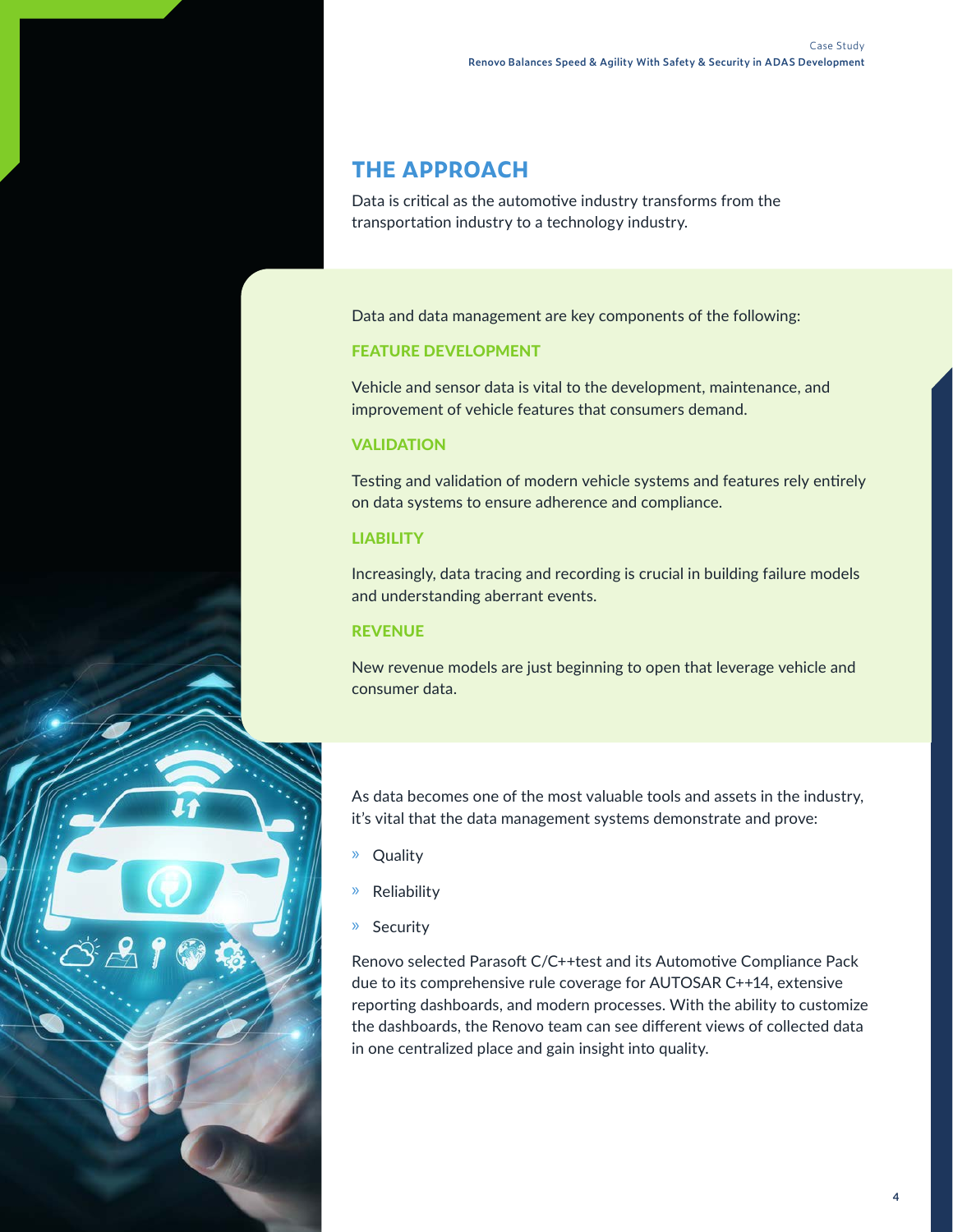*"The power of that modern software practice is critical."* 

*—*Jason Stinson, CTO, Renovo Auto

The static analysis results view shows the current level of compliance to a selected coding standard. The high-level graphs reveal more details on violations. The dashboard is a true multi-dimensional risk metric that presents the risk or vulnerability of different classes, functions, or files are within your codebase. All of the data is determined by runtime analysis, code coverage, and static analysis results.

## **THE RESULTS**

Renovo was able to reduce time to market by quickly achieving 100% AUTOSAR C++14 and CERT compliance through detecting bad coding practices, vulnerabilities, potential intrusions, and memory problems early in the SDLC using Parasoft's testing solution. Renovo Auto gained efficient quality and regulatory compliance for their customers to safely develop, deploy, and operate AV and ADAS fleets at scale.

Renovo's platform is the only commercially available edge-centric data management platform in the hyper-competitive ADAS market. It's a market worth \$40B with a 21.4% compound annual growth rate (CAGR) and a \$189B market by 2026.